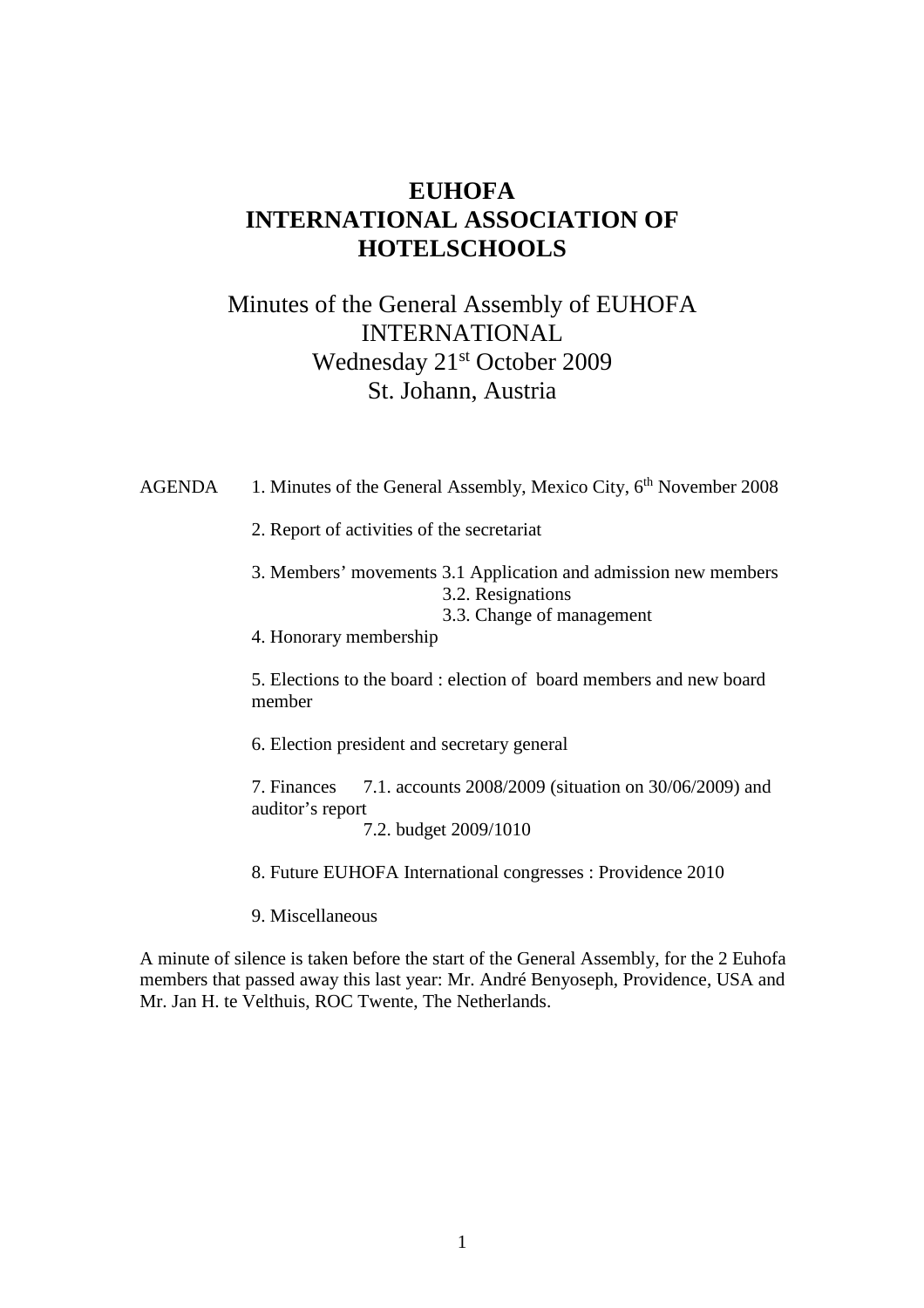## **1.MINUTES OF THE GENERAL ASSEMBLY, MEXICO CITY, 6th NOVEMBER 2008.**

The minutes are approved.

### **2. REPORT OF ACTIVITIES OF THE SECRETARIAT**

The activities of the secretariat for the past year are discussed. The work of the secretariat exists of the following items: organizing 2 board meetings (November 2008 and May 2009) and the General Assembly (November 2008). During the board meeting the future vision and mission of EUHOFA was discussed*.*  Creating the minutes of the board meeting and the General Assembly. Taking care of the administrative and financial side of the organization (billing of membership fees), mailing Membership kits and taking care of all correspondence with members of the board. For a complete overview see the report handed out at the General Assembly.

#### **3. MEMBER MOVEMENTS**

### **3.1 Application and admission new members**

The following new full members are accepted:

Laurea University of Applied Sciences in Espoo, Finland, represented by Maarit Franti and Hostec International from Sydney, Australia, represented by Raman Nambiar. The applications of the schools CPFP/HR from Senegal and Hotel Education Center from Montenegro will be put on hold for now. Their files are not complete, we are waiting for additional information.

#### **3.2. Resignations**

There were 27 resignations in total.

#### **3.3. Change of management**

18 schools had a change of management. Taking into account the 27 resignation, it comes to a net loss of 9 schools.

A total of 196 Euhofa members are listed, 144 are full members, 33 associate members and 19 fellow honorary members.

## **4. HONORARY MEMBERSHIP**

The Board suggests to make Mr. Heinz Boyer and Mr. Antti Halli honorary members. Mr. Heinz Boyer was board member but also Vice President for nine years. He was one of the organizers of the Austrian congress in 2000. Heinz Boyer played a prominent role as ambassador to expand Euhofa Internationally.

In 2003 Mr. Antti Halli organized the successful Helsinki congress. During his 3 mandates as board member he worked hard on building an Euhofa bridge to the Baltic States and Eastern-Europa.

*Vote: by unanimous show of hands, Mr. H. Boyer and Mr. A. Halli are elected as new honorary members.*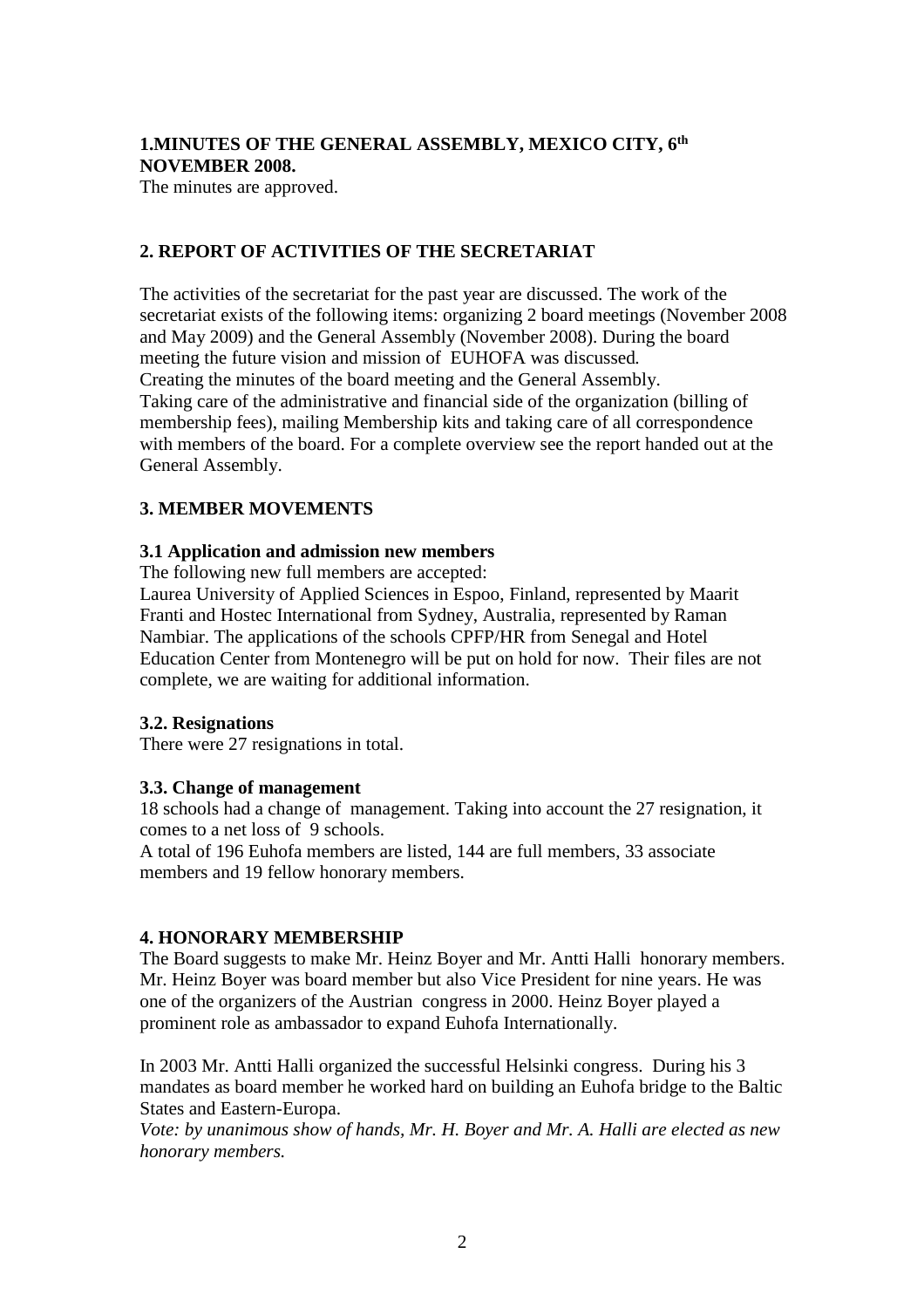*As Vice-President, Mr. S. Salvisberg, takes on agenda items # 5 and # 6 of the General Assembly. Before going on to the elections he refers to a letter he send out on 9 July 2009. In this letter he announced the elections of the Board Members, Secretary General and President. Each full member had the opportunity to present themselves as candidate for the elections. Only full members have the right to vote on the General Assembly.* 

## **5. ELECTION OF THE BOARD:**

The following board members are at the end of their mandate and are candidate again: Mrs. M. Wiesinger: end of first mandate; Mr. M. Dannenmann and Mr. G. Lipman: end of second mandate.

Because Mr. S. Kristiansen only had one mandate as board member in the past, he stands again as candidate for a second mandate.

*Vote: by unanimous show of hands, Mrs. M. Wiesinger, Mr. M. Dannenmann and Mr. S. Kristiansen are elected for a new mandate as board member* 

### **6. ELECTION PRESIDENT AND SECRETARY GENERAL**

Mr. S. Kristiansen is at the end of his second mandate as President. Mr. F. Defraye is available as his predecessor.

*Vote : by unanimous show of hands, Mr. F. Defraye is elected for a first mandate as President of Euhofa international.* 

After his election as the new President Mr. F. Defraye gave his first speech. He thanked the members for their support. He spoke about the workshop "the future vision and mission of EUHOFA" and promises to lay out three concrete actions before the Euhofa members and Board by the end of January of 2010. He refered to the coming congress in 2010 (Providence, RI, USA) of which he hopes that this congress, like in 1994, will be visited by many. The slogan will be: "Let's do it".

Because of the fact that Mr. F. Defraye will not be able to stay on as Secretary General, a new Secretary general needed to be appointed. Mr. H. de Bruijn is introduced as the new Secretary General.

*Vote : by unanimous show of hands, Mr. H. De Bruijn is elected for a first mandate as secretary general.* 

## **7. FINANCES**

#### **7.1. Accounts 2008/2009 (situation on 30/06/2009) and auditor's report**

The total balance is  $\epsilon$  140.211,73, all in financial values (accounts and funds). The expenses are  $\in$  54.584,23 and income is  $\in$ . 27.151,44A loss of

 $\epsilon$ . 27.432,79. In a power point presentation Treasurer Mr. H. de Bruijn shows the negative financial results (see appendix).

Starting next year we will switch from a cash bookkeeping system to a double bookkeeping system on accrual basis.

On behalf of his fellow auditors, Mrs. G. M. Nieminen and Mr. F. Heffeter, Mr. E. Nuyts reads out the report from the audit office Cleppe, Keunen and Partners who have examined the accounts. Based on this report and their own findings, the auditors proposed to discharge the President, the Secretary General, the Treasurer and the board from all liability concerning the year of activity 2008-2009.